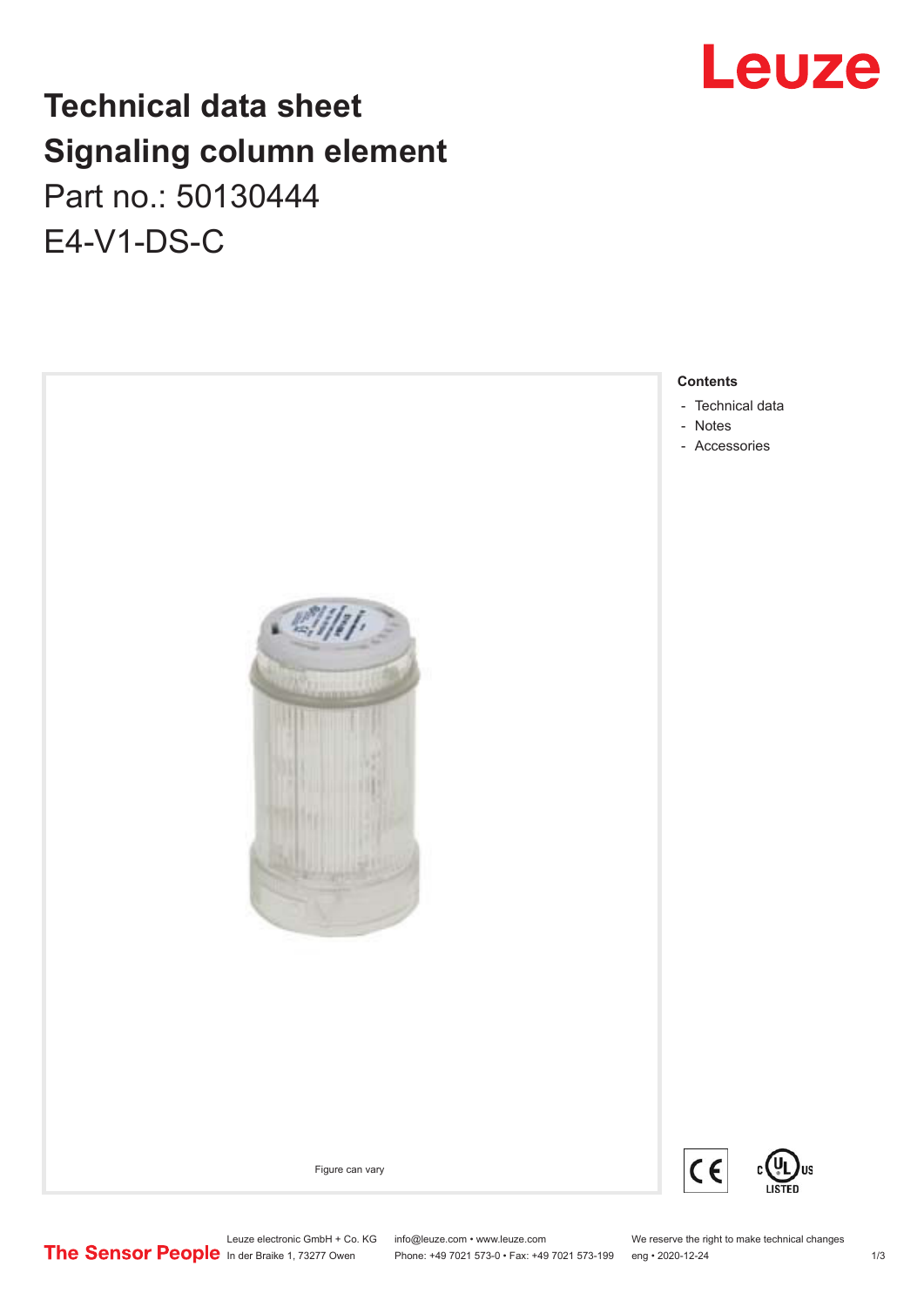## <span id="page-1-0"></span>**Technical data**



#### **Basic data**

| <b>Series</b>                 | F4                                            |  |  |
|-------------------------------|-----------------------------------------------|--|--|
| Suitable for                  | Signaling column elements of the E4<br>series |  |  |
| <b>Type of signaling</b>      | Optical                                       |  |  |
| <b>Electrical data</b>        |                                               |  |  |
| Life expectancy               | $> 100,000$ h                                 |  |  |
| Performance data              |                                               |  |  |
| Supply voltage U <sub>R</sub> | 24 V, AC/DC, 10 %                             |  |  |
| Current consumption, max.     | 27 mA                                         |  |  |
| <b>Mechanical data</b>        |                                               |  |  |
| Design                        | Cylindrical                                   |  |  |
| Dimension (Ø x L)             | 40 mm x 62 mm                                 |  |  |
| <b>Housing material</b>       | Plastic                                       |  |  |
| Net weight                    | 45 <sub>g</sub>                               |  |  |
| <b>Type of fastening</b>      | Bayonet system                                |  |  |
| <b>Type of illuminant</b>     | <b>I FD/24V</b>                               |  |  |
| Signal image                  | Continuous light                              |  |  |
| Lens color                    | Clear                                         |  |  |

| <b>Environmental data</b>      |            |  |  |  |  |  |
|--------------------------------|------------|--|--|--|--|--|
| Ambient temperature, operation | $-3060 °C$ |  |  |  |  |  |
| <b>Certifications</b>          |            |  |  |  |  |  |
| Degree of protection           | IP 66      |  |  |  |  |  |
| <b>Certifications</b>          | c UL US    |  |  |  |  |  |
| <b>Classification</b>          |            |  |  |  |  |  |
| <b>Customs tariff number</b>   | 85318070   |  |  |  |  |  |
| eCl@ss 5.1.4                   | 27371220   |  |  |  |  |  |
| $eC/\omega$ ss 8.0             | 27371220   |  |  |  |  |  |
| eCl@ss 9.0                     | 27371220   |  |  |  |  |  |
| eCl@ss 10.0                    | 27371220   |  |  |  |  |  |
| eCl@ss 11.0                    | 27371220   |  |  |  |  |  |
| <b>ETIM 5.0</b>                | EC000232   |  |  |  |  |  |
| <b>ETIM 6.0</b>                | EC000232   |  |  |  |  |  |
| <b>ETIM 7.0</b>                | EC000232   |  |  |  |  |  |

#### **Notes**

Angle of radiation 360°

| Observe intended use!                                                                                                                                                                                                         |
|-------------------------------------------------------------------------------------------------------------------------------------------------------------------------------------------------------------------------------|
| $\%$ This product is not a safety sensor and is not intended as personnel protection.<br>$\%$ The product may only be put into operation by competent persons.<br>₿ Only use the product in accordance with its intended use. |



### **Accessories**

### **Mounting**

| Part no. | <b>Designation</b> | <b>Article</b>              | <b>Description</b>                                                                                                                                                                                                                                                                              |
|----------|--------------------|-----------------------------|-------------------------------------------------------------------------------------------------------------------------------------------------------------------------------------------------------------------------------------------------------------------------------------------------|
| 50130455 | E4-MH1             | Signaling column<br>element | Connection: Terminal, Push-in technology<br>Design: Cylindrical<br>Diameter: 40 mm<br>Version: Horizontal mounting<br>Fastening, at system: Screw type / horizontal<br>Lens modules: Max. 5 pieces<br>Module holder: One side<br>Ambient temperature: -30  60 °C<br>Degree of protection: IP 66 |